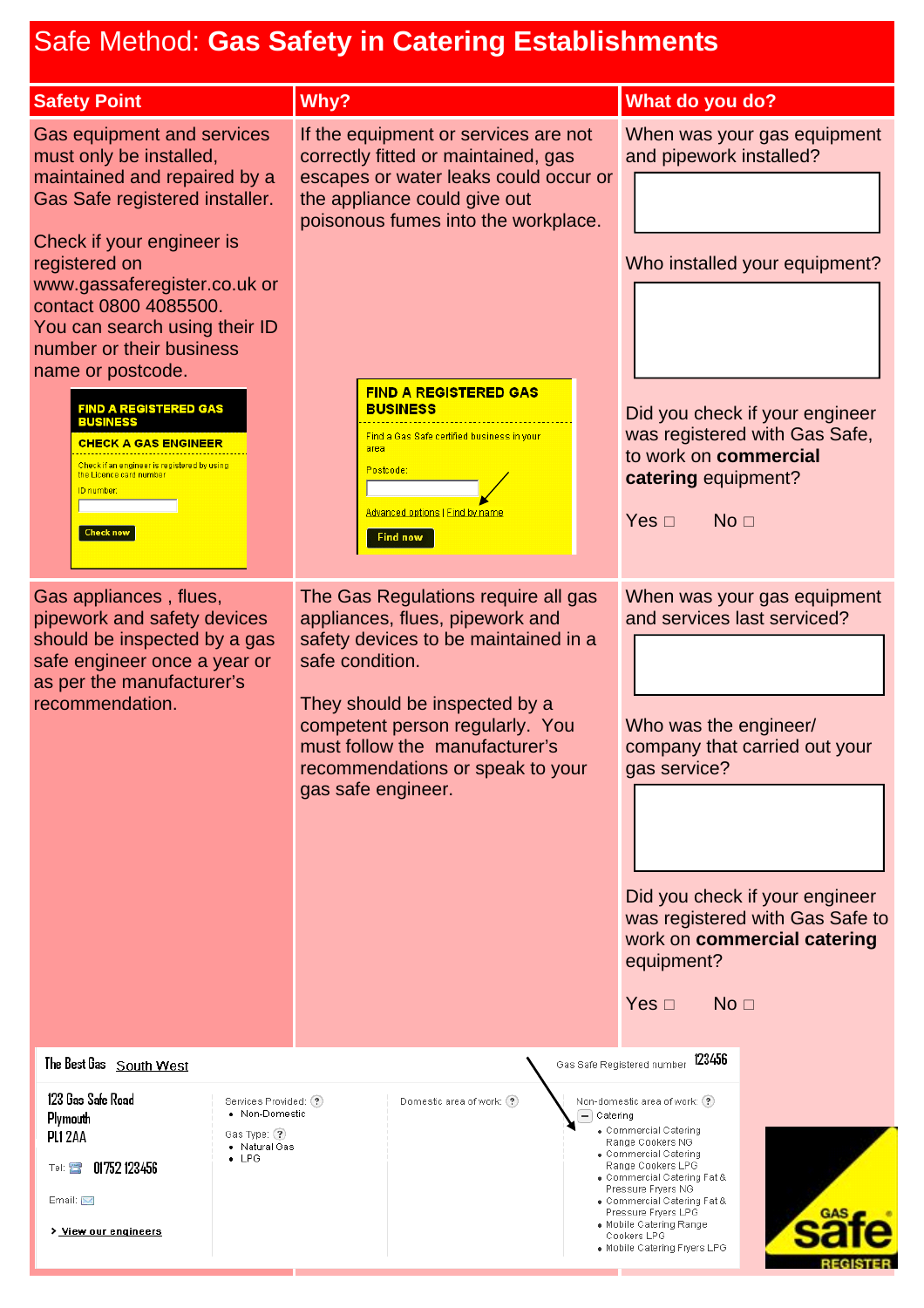| <b>Safety Point</b>                                                                                                                                                                                                                                                                                                                                                                                                                                                                                                                              | Why?                                                                                                                                                                                                                                                                                                                                                                                                                                                                                                                                                                                                                                                                                                                                                                                                   | What do you do?                                                                                                                                                     |
|--------------------------------------------------------------------------------------------------------------------------------------------------------------------------------------------------------------------------------------------------------------------------------------------------------------------------------------------------------------------------------------------------------------------------------------------------------------------------------------------------------------------------------------------------|--------------------------------------------------------------------------------------------------------------------------------------------------------------------------------------------------------------------------------------------------------------------------------------------------------------------------------------------------------------------------------------------------------------------------------------------------------------------------------------------------------------------------------------------------------------------------------------------------------------------------------------------------------------------------------------------------------------------------------------------------------------------------------------------------------|---------------------------------------------------------------------------------------------------------------------------------------------------------------------|
| <b>Emergency Procedures</b>                                                                                                                                                                                                                                                                                                                                                                                                                                                                                                                      |                                                                                                                                                                                                                                                                                                                                                                                                                                                                                                                                                                                                                                                                                                                                                                                                        |                                                                                                                                                                     |
| An emergency isolation valve (EIV)<br>must be fitted in the gas supply. It<br>should be accessible by all staff. An<br>emergency stop button/control must<br>be fitted if the EIV is not readily<br>accessible.                                                                                                                                                                                                                                                                                                                                  | To ensure the gas supply can be turned<br>off in an emergency. The EIV should be<br>located outside the catering area or near<br>an exit.                                                                                                                                                                                                                                                                                                                                                                                                                                                                                                                                                                                                                                                              | Do you have an emergency<br>isolation valve (EIV)?<br>Yes $\square$<br>No <sub>1</sub><br>What is your emergency<br>procedure in the event of a gas                 |
| A notice must be displayed next to the<br>EIV or Emergency Control button.<br><b>GAS EMERGENCY CONTROL</b><br>IN THE EVENT OF AN EMERGENCY OR AN ESCAPE OF GAS<br>• Shut off the supply at this valve and open windows.<br>• Contact the Gas supplier.<br>• Do not re-open this Emergency Control, until all necessary<br>steps have been taken to prevent any further escape of gas.<br>Name of<br><b>Gas Supplier</b><br><b>Emergency</b><br>Tel No.<br>safe<br><b>Gas Operative name</b><br><b>Registration No.</b><br>Date<br>Order Ref: WL5 | The notice will remind staff what to do in<br>an emergency.                                                                                                                                                                                                                                                                                                                                                                                                                                                                                                                                                                                                                                                                                                                                            | leak?                                                                                                                                                               |
| All catering staff who use the gas<br>equipment should be trained in its<br>proper use and how to carry out visual<br>checks for obvious faults.                                                                                                                                                                                                                                                                                                                                                                                                 | To ensure they can spot any signs of<br>damage and to activate your emergency<br>procedures.                                                                                                                                                                                                                                                                                                                                                                                                                                                                                                                                                                                                                                                                                                           | What training do you provide to<br>your staff?                                                                                                                      |
| <b>Restraining wire</b><br>attached to the wall<br><b>Restraining wire</b><br>attached to the<br>pipework                                                                                                                                                                                                                                                                                                                                                                                                                                        | Staff should check:<br>Is there any damaged pipework or<br>connections? The flexible connection<br>should have a smooth U shape curve<br>and not twist or drag on the floor.<br>Does the flame supervision devices<br>work? If the appliance is lit, turn off the<br>gas at the wall, listen for the 'click' of<br>the valve closing (takes about 60-90<br>seconds)<br>Is the flame quality good?<br>Are the restraint chains in place?<br>Do the castors on mobile equipment<br>lock in place?<br>Quick release<br>coupling<br>1/8 th fest point<br>Fabricated<br><b>Disconnection Unio</b><br>Pipework<br><b>Isolation Valve</b><br>Catering Header<br>Culerllex to<br>Restro<br>BS 669 pt 2<br>Correct method of installation with low level header 6 low level appliance connoction (no regulator) |                                                                                                                                                                     |
| Connecting and disconnecting plug in<br>gas connections to appliances when<br>moving for cleaning, or changing LPG<br>cylinders or hoses can be carried out<br>by you but you must be competent.                                                                                                                                                                                                                                                                                                                                                 | You must be able to connect and<br>disconnect your gas connections<br>safely-ask your gas engineer to<br>demonstrate how this can be done to<br>ensure you are confident and competent<br>to do so.                                                                                                                                                                                                                                                                                                                                                                                                                                                                                                                                                                                                    | Are you confident and<br>competent to connect and<br>disconnect your gas<br>appliances?<br>Yes $\square$<br>No <sub>1</sub>                                         |
| Fixed appliances should have a single<br>manual means of isolation and pipes<br>shall be located to leave a space of at<br>least 25mm between the pipe and the<br>wall.                                                                                                                                                                                                                                                                                                                                                                          | This is to allow access for cleaning and<br>servicing.                                                                                                                                                                                                                                                                                                                                                                                                                                                                                                                                                                                                                                                                                                                                                 | Do all of your fixed appliances<br>have a single manual means of<br>isolation and are the pipes at<br>least 25mm from the wall?<br>Yes $\square$<br>No <sub>1</sub> |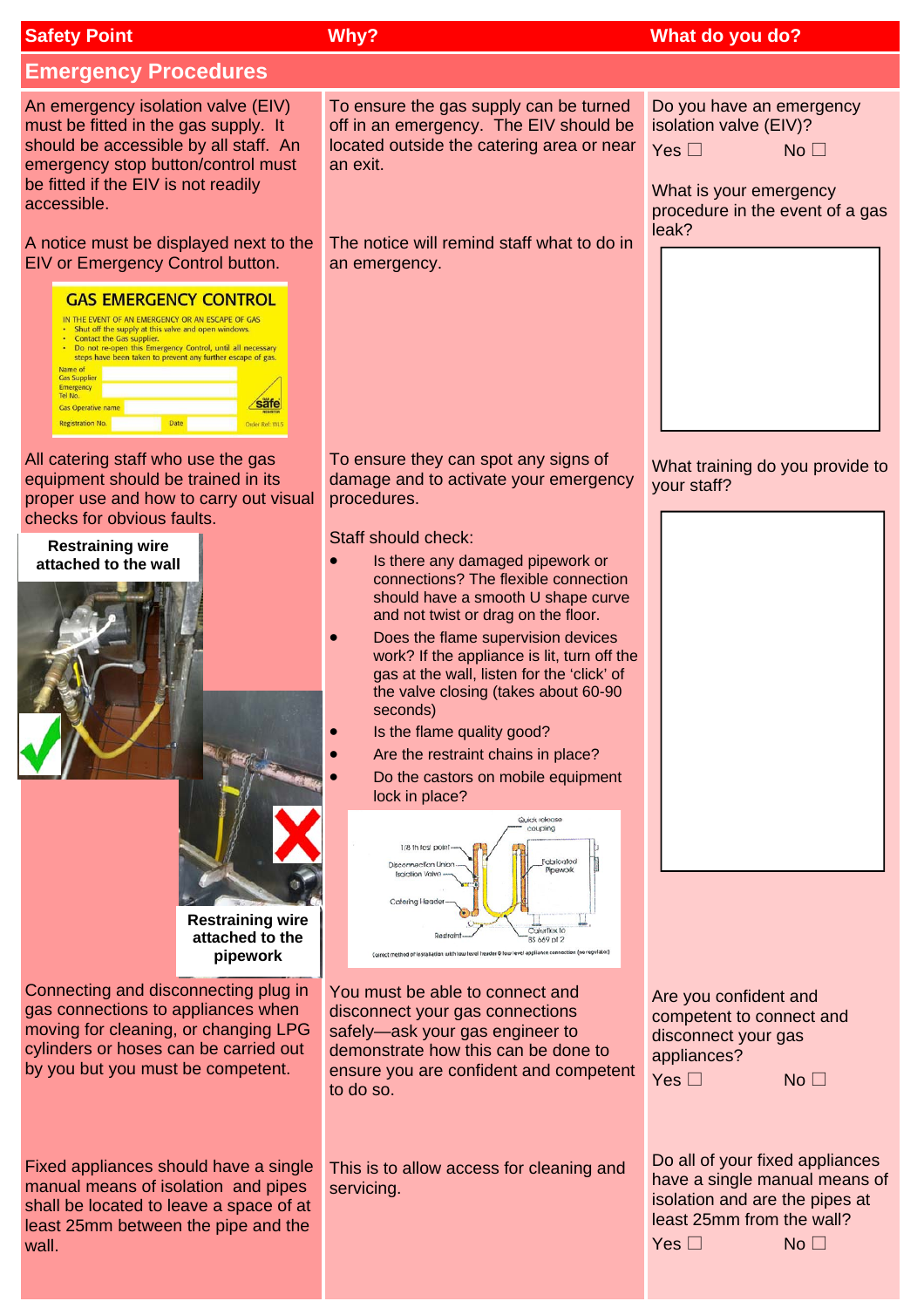| <b>Safety Point</b>                                                                                                                                                                               |                                                                                                                                                                                                                     | Why?                                                                                                                                                                                                                                   | What do you do?                                                                                                                                          |
|---------------------------------------------------------------------------------------------------------------------------------------------------------------------------------------------------|---------------------------------------------------------------------------------------------------------------------------------------------------------------------------------------------------------------------|----------------------------------------------------------------------------------------------------------------------------------------------------------------------------------------------------------------------------------------|----------------------------------------------------------------------------------------------------------------------------------------------------------|
| <b>Flame supervision</b>                                                                                                                                                                          |                                                                                                                                                                                                                     |                                                                                                                                                                                                                                        |                                                                                                                                                          |
| The gas flame should be blue.<br>Some equipment is designed to<br>check the manufacturer's<br>instructions to confirm this.                                                                       | have a yellow flame but you must                                                                                                                                                                                    | A yellow flame means there is not<br>enough oxygen and your ventilation<br>may not be effective. It may also<br>be caused by a build up of debris<br>on your cooker rings.                                                             | How do you ignite your ovens and<br>burners?<br>If you have different methods for each<br>piece of equipment, then please note<br>method for each.       |
| Most equipment now has inbuilt<br>ignition and pilot light systems.<br>However if these fail or are not<br>available then you may need to<br>manually light using a taper or<br>paper or matches. | appropriate gas igniters. Never use                                                                                                                                                                                 | The manual ignition of gas fired<br>catering equipment has led to a<br>number of minor injuries and some<br>major burn injuries to hands and<br>faces.                                                                                 |                                                                                                                                                          |
| CE marked.                                                                                                                                                                                        | All new ovens are fitted with flame<br>supervision devices and should be                                                                                                                                            | It is a legal requirement.                                                                                                                                                                                                             | Is your equipment fitted with a flame<br>failure device?<br>Yes $\square$<br>No <sub>1</sub><br>Not sure $\square$                                       |
| and other equipment such as<br>upgraded gas controls. The<br>manufacturer's installation                                                                                                          | When installing second hand ovens<br>steamers, these should be provided<br>with flame supervision devices and<br>instructions must also be provided.                                                                |                                                                                                                                                                                                                                        | If 'No' or 'Not sure', then you must ask<br>your gas engineer to check your<br>equipment and upgrade it to meet the<br>legal requirements.               |
| <b>Ventilation</b>                                                                                                                                                                                |                                                                                                                                                                                                                     |                                                                                                                                                                                                                                        |                                                                                                                                                          |
| least 250mm beyond the edge of<br>the equipment.<br>Air inlet<br>2m                                                                                                                               | There should be sufficient canopy<br>hoods for all appliances and other<br>sources generating fumes and heat.<br>The canopy should be at least 2m<br>from the floor and should extend at<br>Extract duct-<br>Canopy | The Canopy hood needs to be<br>designed and operated to ensure<br>the effective removal of cooking<br>fumes. It will need to be of a<br>suitable size and have sufficient<br>extraction to minimise fume spillage<br>into the kitchen. | Do you have a canopy/s?<br>Yes $\Box$<br>No <sub>1</sub><br>If Yes, please mark these on the plan<br>on the last page with the appliances<br>they serve. |
|                                                                                                                                                                                                   | 250mm                                                                                                                                                                                                               |                                                                                                                                                                                                                                        |                                                                                                                                                          |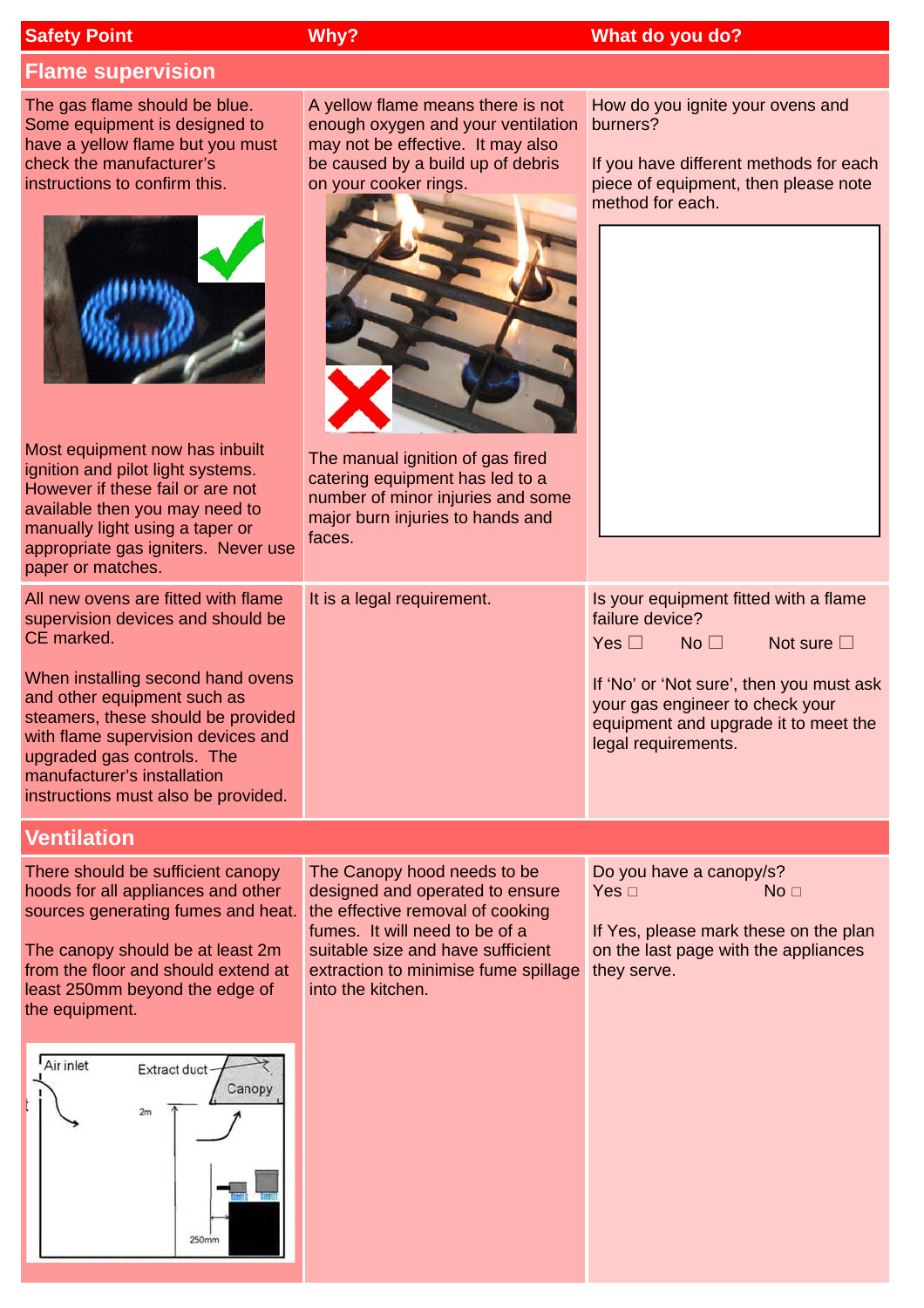| <b>Safety point</b>                                                                                                                                                                                                                                                                 | Why?                                                                                                                                                                                                                                                                                                                                                                              | What do you do?                                                                                                                                                                                                                                                                                                                                                                                                                                             |
|-------------------------------------------------------------------------------------------------------------------------------------------------------------------------------------------------------------------------------------------------------------------------------------|-----------------------------------------------------------------------------------------------------------------------------------------------------------------------------------------------------------------------------------------------------------------------------------------------------------------------------------------------------------------------------------|-------------------------------------------------------------------------------------------------------------------------------------------------------------------------------------------------------------------------------------------------------------------------------------------------------------------------------------------------------------------------------------------------------------------------------------------------------------|
| <b>Ventilation</b>                                                                                                                                                                                                                                                                  |                                                                                                                                                                                                                                                                                                                                                                                   |                                                                                                                                                                                                                                                                                                                                                                                                                                                             |
| There must be adequate ventilation<br>in your kitchen to ensure effective<br>removal of cooking fumes and<br>excess hot air. The ventilation must<br>also provide sufficient air for<br>complete combustion so that there is<br>no build up of the harmful gas,<br>Carbon Monoxide. | Your gas engineer will be able to<br>tell you if you have adequate<br>ventilation and any work that is<br>required.<br>Windows and doors cannot be<br>included as part of your ventilation<br>as these can be closed by your staff<br>when it is raining or they are cold!                                                                                                        | Do you have any permanent fresh air<br>vents? If Yes, please mark on plan.<br>Yes $\square$<br>No <sub>1</sub><br>What natural and mechanical<br>ventilation do you have in your<br>kitchen? Please mark this on the<br>plan.                                                                                                                                                                                                                               |
| Air vents are often required - the<br>size will depend on the number of<br>appliances.                                                                                                                                                                                              | There must be a permanent fresh<br>air intake.<br>Any permanent air vents should be<br>positioned so that they cannot be<br>blocked up by staff. They should<br>also be placed where they are less<br>likely to cause a draught and if they<br>are noisy you may need to consider<br>noise attenuated ventilators.                                                                | <b>Natural Ventilation</b><br><b>Mechanical Ventilation</b>                                                                                                                                                                                                                                                                                                                                                                                                 |
| Your gas engineer will carry out a<br>carbon dioxide room check during<br>the service. It must be less than<br>2800ppm. Ask your engineer to<br>provide you with a copy of the carbon<br>dioxide reading for your records.                                                          | To ensure that there is adequate<br>ventilation in the room.                                                                                                                                                                                                                                                                                                                      | Did your engineer carry out a carbon<br>dioxide room check at your last<br>service?<br>Yes $\square$<br>No <sub>1</sub><br>Not sure $\square$                                                                                                                                                                                                                                                                                                               |
| <b>Interlocks</b>                                                                                                                                                                                                                                                                   |                                                                                                                                                                                                                                                                                                                                                                                   |                                                                                                                                                                                                                                                                                                                                                                                                                                                             |
| Most commercial gas ovens (Type<br>A) do not need a flue. However<br>some combination ovens and deep<br>fat fryers (Type B) require to be<br>connected to a dedicated flue<br>system. Some manufacturers permit<br>the use of the installation without an                           | The interlock will shut off the gas<br>supply to these appliances if there<br>is inadequate air movement.<br>From September 2001, all new<br>installations should have been fitted<br>in accordance with British Standard                                                                                                                                                         | Do you have any Type B gas<br>appliances in your kitchen?<br>Yes $\square$<br>No <sub>1</sub><br>Not sure $\square$<br>If Yes, please list the appliances<br>below:                                                                                                                                                                                                                                                                                         |
| individual flue but under a canopy.<br>The canopy in this situation is<br>performing the same function as a<br>flue and the regulations require an<br>interlock.                                                                                                                    | BS6173:2009.<br>When your installation was last<br>repaired or altered it should have<br>been upgraded to meet the new<br><b>British Standards.</b>                                                                                                                                                                                                                               |                                                                                                                                                                                                                                                                                                                                                                                                                                                             |
| Your gas operative will be able to<br>advise you whether an existing<br>system will require upgrading to<br>provide an interlock.<br><b>VENTAM</b><br>GAS<br>REGET<br><b>FANCE</b><br>FAN(S)<br>0<br><b>BERVICE</b><br>SERVICE<br>TOP<br>JPERATED<br>$-0.45$                        | They will consider if there are any<br>high risk factors such as:-<br>Ventilation is not used/unreliable<br>Small room volume<br>Poor design/maintenance<br>User unaware of effect of using<br>gas without ventilation<br>Poor general ventilation-no<br>make up air<br>Extensive use of appliances for<br>long periods<br><b>Ageing System</b><br>Operation of Type B appliances | Does your ventilation system have an<br>interlock in place?<br>Yes $\square$<br>No <sub>1</sub><br>If No, your gas engineer will need to<br>carry out a risk assessment to assess<br>whether a risk is likely to arise. It is<br>likely that your engineer will<br>recommend that you upgrade your<br>system to meet the current British<br>Standards. If you have any Type B<br>gas appliances it is a legal requirement<br>to have an interlock in place. |